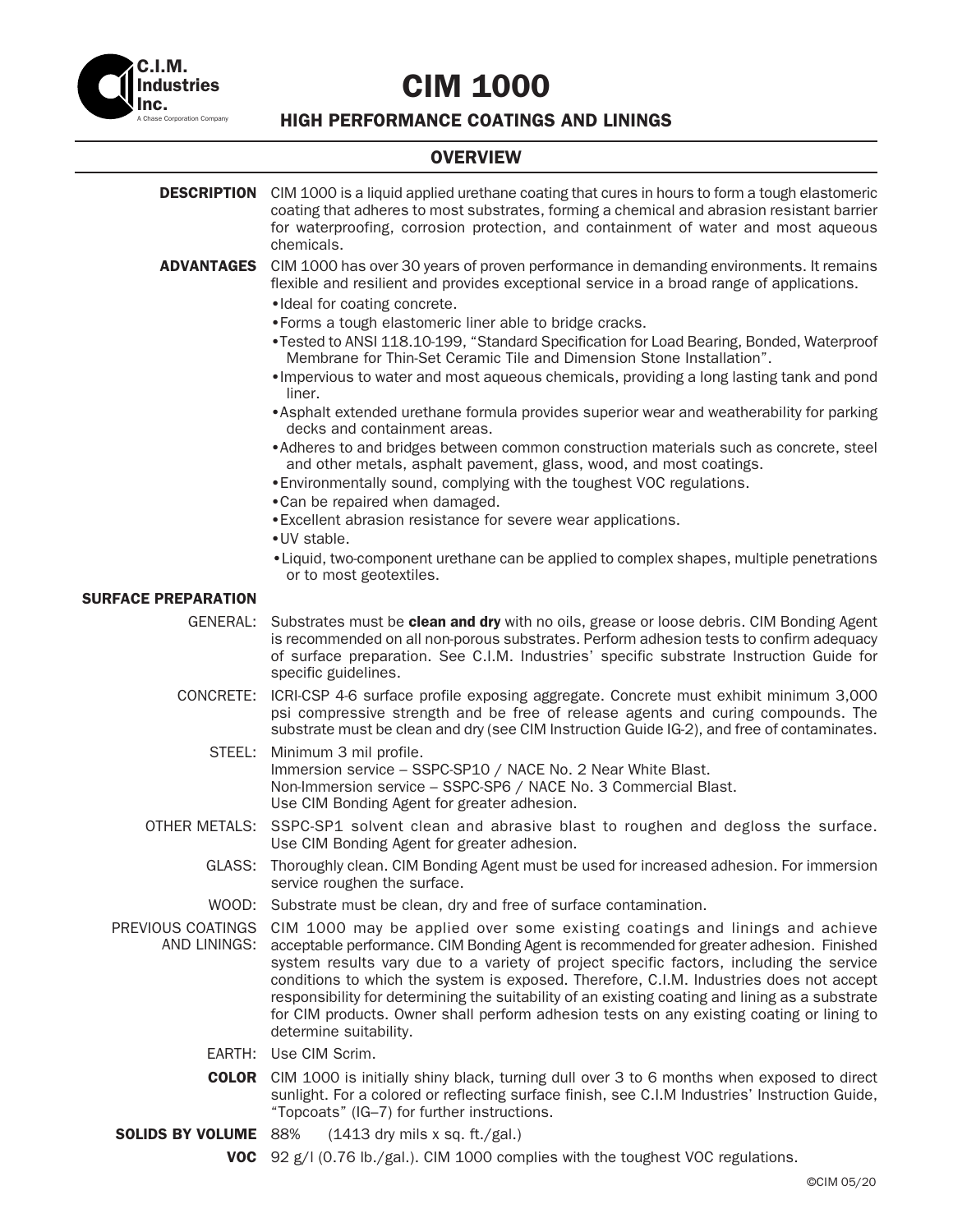

## **HIGH PERFORMANCE COATINGS AND LININGS**

All information presented in this publication is believed to be accurate, but it is not to be construed as a guarantee of minimum performance. Test performance results are obtained in a controlled laboratory environment using procedures that may not represent actual operating environments.

# **TYPICAL PROPERTIES**

| Abrasion Resistance-Wt. Loss,<br>Taber Abraser CS-17 Wheel<br>1000 gr./1000 rev.<br><b>ASTM D4060</b> | 1.2 mg. Loss                          | Liner Performance<br><b>Crack Bridging</b><br>10 cycles @ -15°F<br>After heat aging | greater than $\frac{1}{8}$ "<br>greater than $\frac{1}{4}$ |
|-------------------------------------------------------------------------------------------------------|---------------------------------------|-------------------------------------------------------------------------------------|------------------------------------------------------------|
| Adhesion to Concrete (dry)                                                                            |                                       | Liner Weight                                                                        |                                                            |
| Elcometer                                                                                             | 350 psi                               | (60 mil wet film thickness)                                                         | 31 lbs./100 sq. ft.                                        |
| <b>Deflection Temperature</b><br>ASTM D648                                                            | below -60°F                           | Mix Ratio<br>Weight                                                                 | 7:1                                                        |
| Density (Approx.)                                                                                     |                                       | Volume                                                                              | 9:1                                                        |
| Premix<br>Activator                                                                                   | 8.0 lbs./gal.<br>$10.1$ lbs./gal.     | Mullen Burst Strength<br>ASTM D751, 50 mil                                          | $150$ psi                                                  |
| Mixed & Cured<br><b>Elastomeric Waterproofing</b><br>ASTM C836                                        | 8.3 lbs./gal.<br>exceeds all criteria | Permeability to Water Vapor<br>ASTM E96 Method E, 100°F,<br>100 mil sheet           | 0.03 perms                                                 |
| ASTM C957<br><b>Extension to Break</b><br>ASTM D412                                                   | exceeds all criteria<br>400%          | Recovery from 100% extension:<br>after 5 minutes<br>after 24 hours                  | 98%<br>100%                                                |
| Flammability<br><b>ASTM D2859</b>                                                                     | pass/combustible<br>substrate         | Salt Spray<br>ASTM B117                                                             | pass 2000 hrs.                                             |
| <b>UL790</b>                                                                                          | Class $A1$                            | Service Temperature                                                                 | -60°F to 220°F                                             |
| Flooring and Shower Lining<br>UPC/IBC ANSI 118.10                                                     | Pass                                  | Softening Point, Ring & Ball<br>ASTM D36                                            | $>325$ °F                                                  |
| Green Roof Membrane/Root Barrier<br>FLL, 2002<br>Pass                                                 |                                       | <b>Tear Strength</b><br>ASTM D624 (Die C)                                           | 150 lbs./in.                                               |
| Hardness, Shore A<br>ASTM D2240 @ 77°F                                                                | 60                                    | <b>Tensile Strength</b><br>ASTM D 412, 100 mil sheet                                | 900 psi                                                    |
| <b>Jet Fuel Resistance</b>                                                                            | pass for joints                       | Weathering                                                                          |                                                            |
| <b>FS SS-S-200D</b>                                                                                   |                                       | ASTM D822                                                                           | pass 5000 hrs.                                             |
|                                                                                                       |                                       |                                                                                     |                                                            |

1Contact C.I.M. Industries for details regarding UL fire ratings

## **CHEMICAL RESISTANCE**

CIM 1000 is resistant to a broad range of acids and alkalis. Consult C.I.M. Industries for additional information regarding chemical resistance after reviewing CIM 1000 Chemical Resistance Chart.

#### **THE INFORMATION PRESENTED IN THIS PUBLICATION IS SUBJECT TO CHANGE WITHOUT NOTICE. CONTACT C.I.M. INDUSTRIES FOR CURRENT INFORMATION. www.cimindustries.com**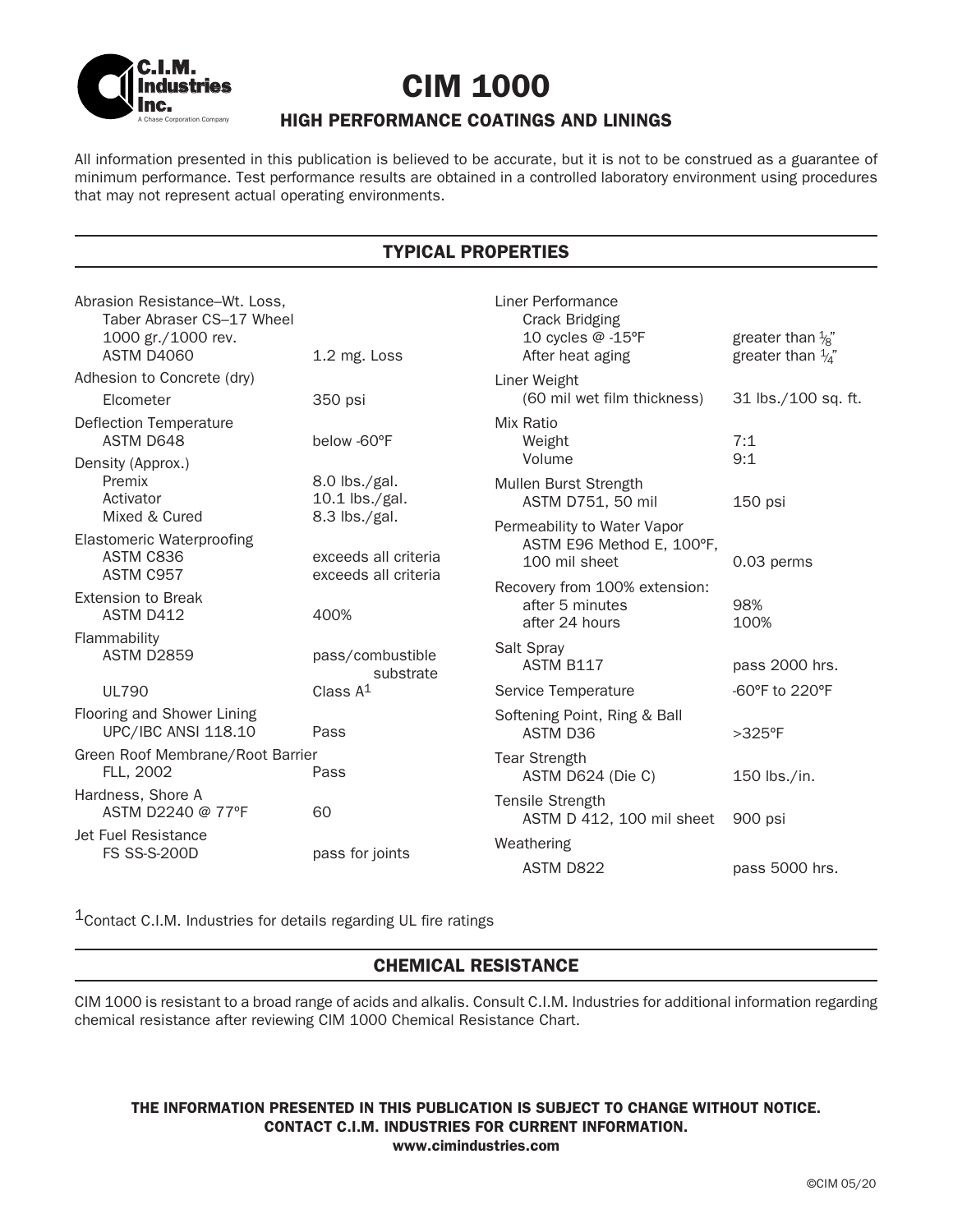

### **HIGH PERFORMANCE COATINGS AND LININGS**

### **GENERAL APPLICATION INFORMATION**

#### **FOR PROFESSIONAL USE ONLY.**

- **PRECAUTIONS** Avoid contamination with water or moisture. Keep all pails and jugs tightly closed until ready for use. All equipment, air supplies, and application substrates must be **ABSOLUTELY DRY.** Do not apply in wet weather or when rain is imminent or when the CIM 1000 or the substrate may become wet within 4 hours after coating. Use caution when applying CIM 1000 in confined spaces. See C.I.M. Industries' Instruction Guide, "Applying CIM Within Confined Spaces" (IG–9).
- **TEMPERATURE** Surface should be at least 50ºF (10ºC) and must be 5ºF (3ºC) above the dew point. **DO NOT APPLY WHEN THE SUBSTRATE OR AMBIENT TEMPERATURE IS RISING OR COATING IS IN DIRECT SUNLIGHT.** CIM 1000 should be at least 60°F (15°C) when mixed and applied. CIM 1000 may be preheated to facilitate application at low temperatures, but working time will be reduced. See C.I.M. Industries' Instruction Guide "Applying CIM Coatings in Cold Weather" (IG–11).
	- **EQUIPMENT** Spray equipment requires large diameter hose and air supplied mastic gun or plural component spray equipment. See "Spray Application of CIM" (IG-12) or contact C.I.M. Industries for specific recommendations. Roller, squeegee, and trowel may also be used.
		- **POT LIFE** About 30 minutes. Working time depends on temperature and method of application. Working time for spray application will be significantly shorter.
		- **PRIMING** Porous substrates such as wood and concrete may be primed with CIM Epoxy Primer to minimize outgassing. The maximum recoat window for CIM Epoxy Primer is 48 hours. See CIM Epoxy Primer Technical Data Sheet for additional information. Perform adhesion tests to confirm adequacy of adhesion to primer.
		- **MIXING DO NOT THIN. DO NOT HAND MIX.** Begin mixing each pail (4.5 gal.) of CIM 1000 Premix using a power mixer (e.g.  $\frac{1}{2}$ " drill and an eight inch mud mixer). Do not draw air into the mix. While mixing, slowly add one jug (0.5 gal.) of CIM 1000 Activator to the pail. Once the CIM 1000 Activator has been added, mix thoroughly for **3 FULL MINUTES.** The proportions are premeasured. **DO NOT ESTIMATE.** Mixing Jigs and Timers from C.I.M. Industries help eliminate mixing errors and increase productivity on the job. See C.I.M. Industries' Instruction Guide, "Mixing CIM Premix and Activator" (IG–8).
	- **APPLICATION** Apply CIM 1000 directly to a clean and dry substrate. Vertical surfaces will require multiple coats. See C.I.M. Industries' specific substrate Instruction Guide for additional guidelines.
	- **RECOATING** CIM 1000 may be recoated in 1 hour and must be recoated soon after the coating no longer comes off on polyethylene (typically within 4 hours of mixing). If the liner has cured longer than this time, the surface must be severely abraded using surface grinder or other mechanical means, and be free of dust and debris. Use CIM Bonding Agent for better adhesion. For immersion conditions, all coats shall be applied within 4 hours of each other, except at joint lines.

**RECOMMENDED** Recommended minimum thickness of the coating is 60 wet mils.

- **MINIMUM THICKNESS** Contact C.I.M. Industries for detailed cure time information. Refer to CIM 1000 Coverage Chart for coverage rates.
	- **CURING TIME** CIM 1000 may be placed in service within 24 hours for non-aggressive service. Severe service applications may require a cure time of 72 hours or more. Contact C.I.M. Industries for specific recommendations.
		- **CLEAN-UP** Use mineral spirits for clean-up of uncured material. Spray equipment must be flushed regularly during application to prevent material from setting up in the hose and pump. Cured material is very difficult to remove. Soaking in solvent will soften the material and may assist in its removal.

**CONTACT C.I.M. INDUSTRIES FOR SPECIFIC RECOMMENDATIONS AND INSTRUCTION GUIDES.**